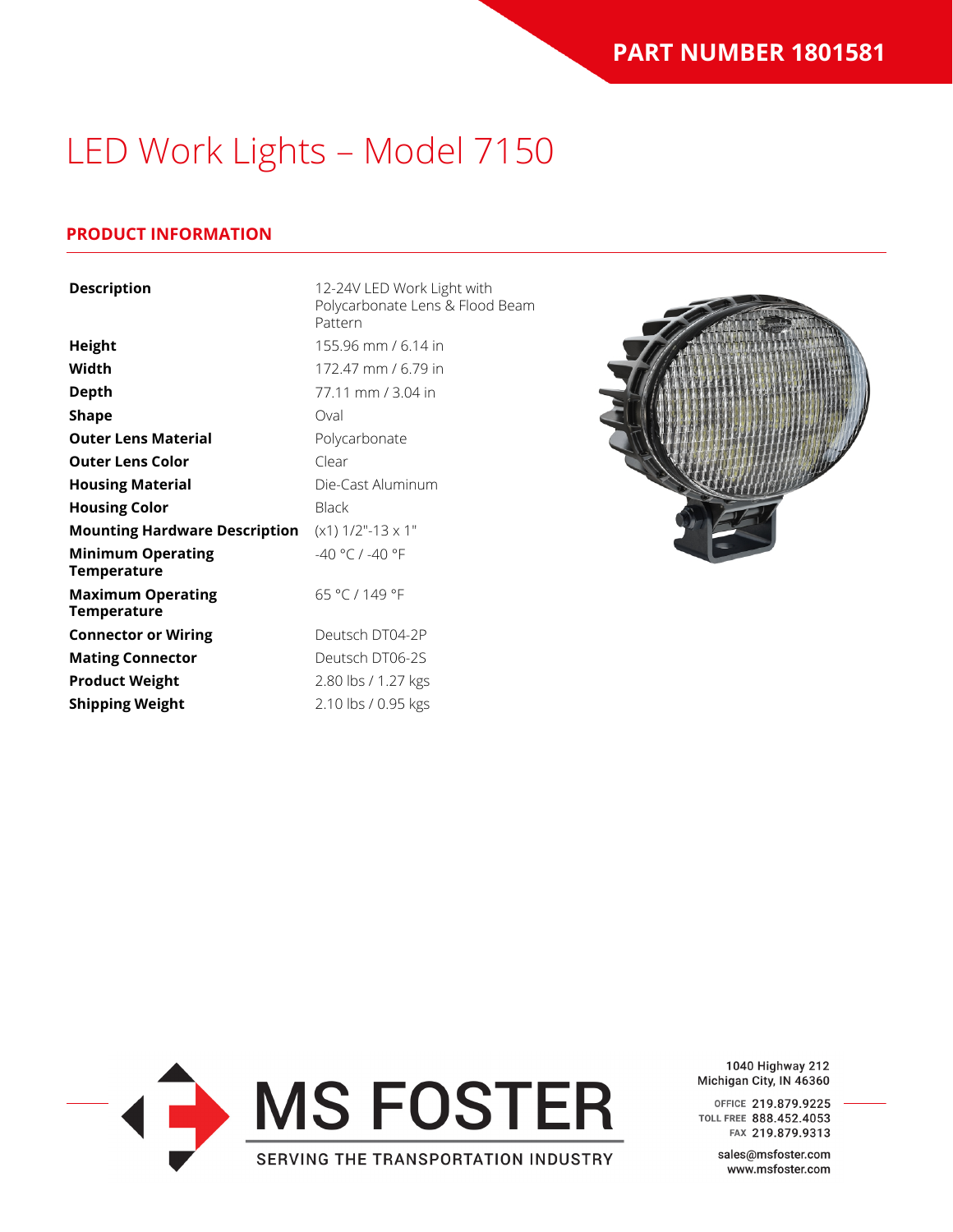# LED Work Lights – Model 7150

## **PRODUCT DIMENSIONS**



SERVING THE TRANSPORTATION INDUSTRY

### **ELECTRICAL SPECIFICATIONS**

| <b>Input Voltage</b>              | 12-24V DC                        |
|-----------------------------------|----------------------------------|
| <b>Operating Voltage</b>          | 10-32V DC                        |
| <b>Transient Spike Protection</b> | 330V Peak @ 1 HZ-100 Pulses      |
| <b>Red Wire</b>                   | Power - Positive                 |
| <b>Black Wire</b>                 | Ground - Negative                |
| <b>Current Draw</b>               | 5.50A @ 12V DC<br>3.20A @ 24V DC |

#### **REGULATORY STANDARDS COMPLIANCE**



1040 Highway 212 Michigan City, IN 46360

OFFICE 219.879.9225 TOLL FREE 888.452.4053 FAX 219.879.9313

> sales@msfoster.com www.msfoster.com